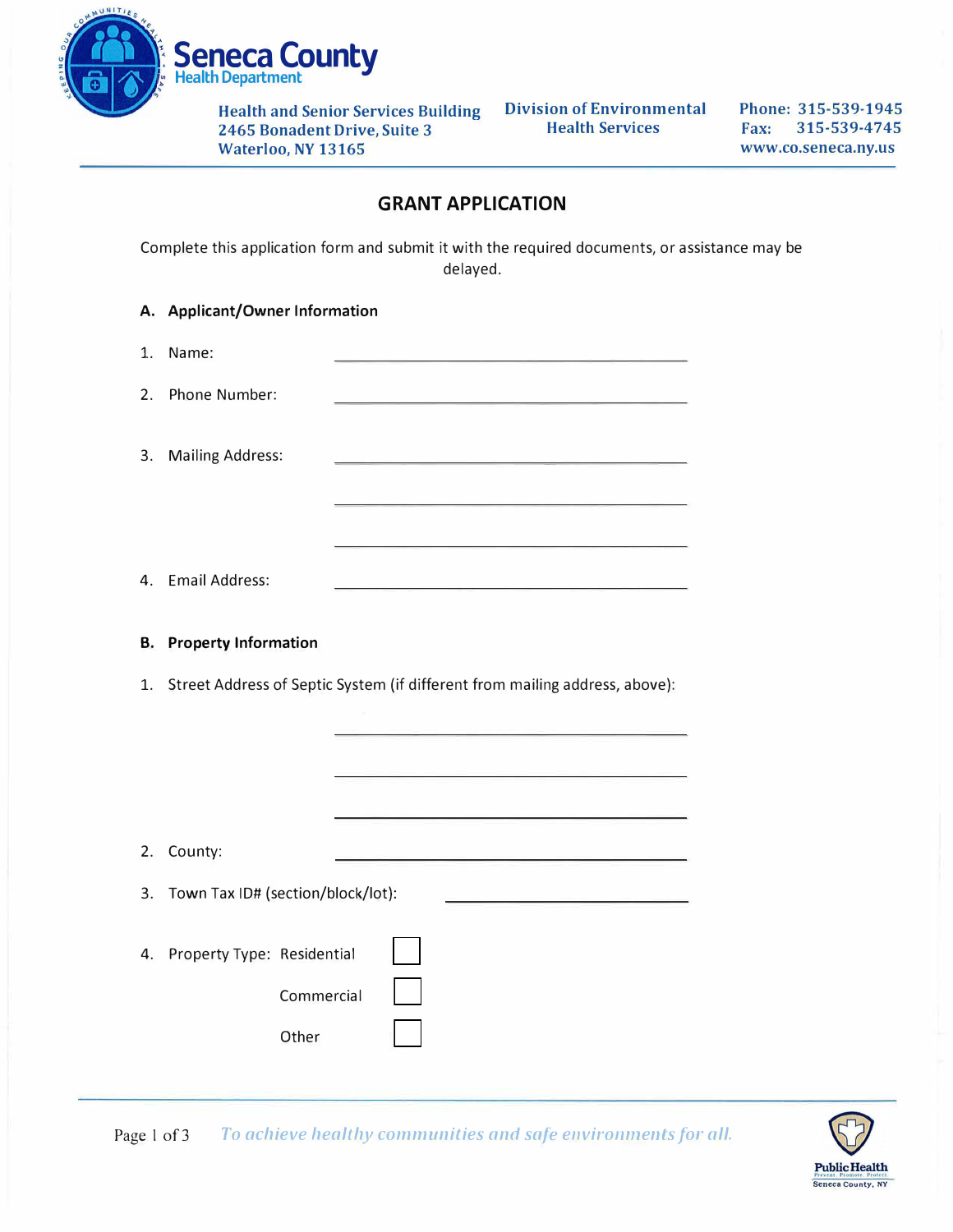- A. If you checked Commercial, please specify the nature and size of the business:
- B. If you checked Residential, please indicate whether the property is used as

| <b>Primary Residence</b>                                                                  |  |  |
|-------------------------------------------------------------------------------------------|--|--|
| Seasonal                                                                                  |  |  |
| 5. Number of bedrooms at the property:                                                    |  |  |
| 6. Year septic system was installed:                                                      |  |  |
| 7. Description of the septic system installed:                                            |  |  |
| C. Project Information                                                                    |  |  |
| 1. Describe any problems with your existing system:                                       |  |  |
|                                                                                           |  |  |
| A. If system has a septic tank:<br>What is the approximate size? ___________Gallons<br>i. |  |  |
| When was the last time it was pumped? Month: ___________, Year: ________<br>ii.           |  |  |
|                                                                                           |  |  |
|                                                                                           |  |  |
| Has the tank been pumped more than once?<br>How frequently? _______<br>Yes<br>v.          |  |  |
| $\operatorname{\mathsf{No}}$                                                              |  |  |
| What is septic tank constructed of? Concrete<br>B.                                        |  |  |
| Steel                                                                                     |  |  |
| <b>Block Masonry</b>                                                                      |  |  |
| Plastic                                                                                   |  |  |
| Other                                                                                     |  |  |
| Unknown                                                                                   |  |  |